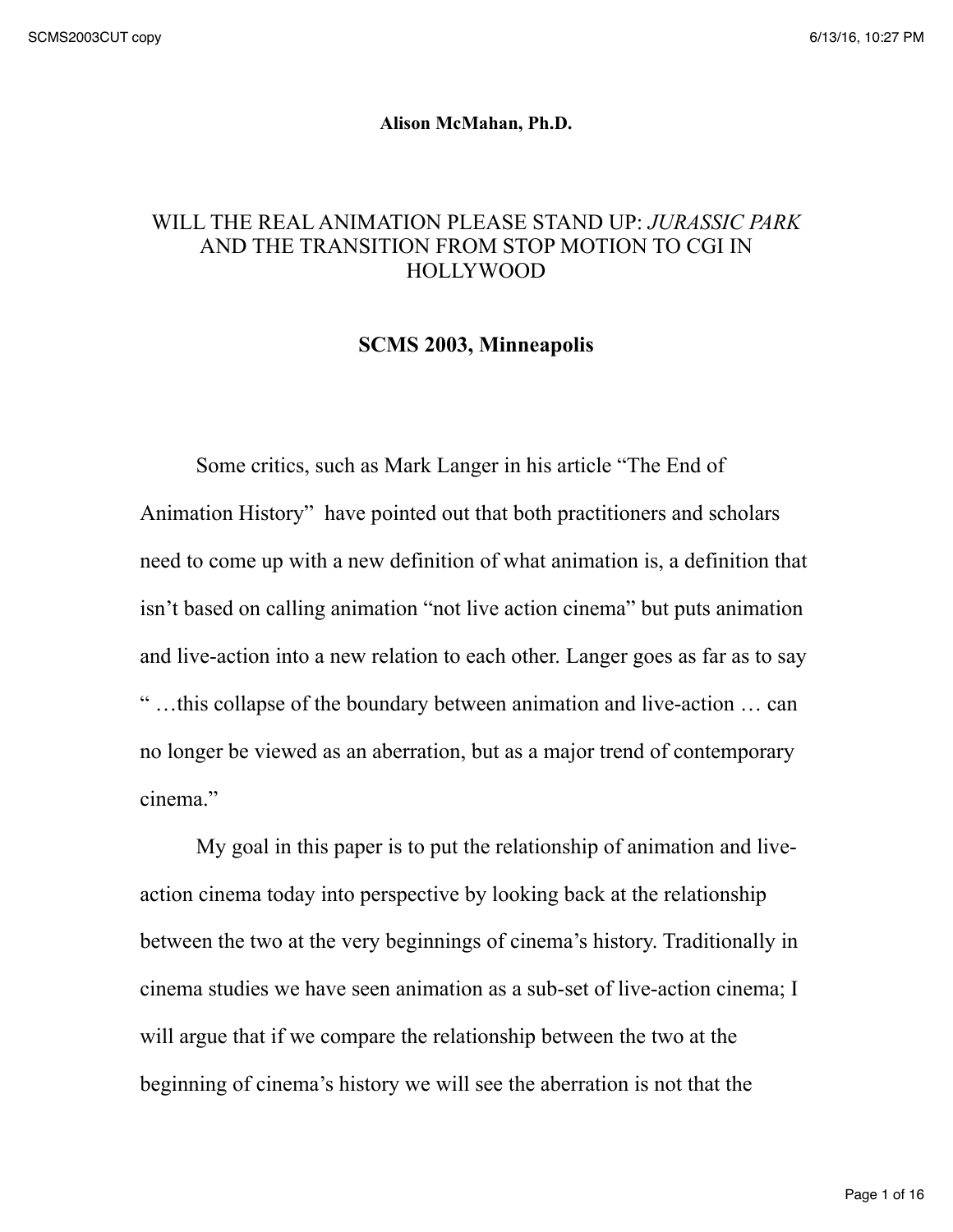boundary between animation and live action cinema is collapsing now, but that the two were ever seen as separate to begin with.

Langer mourns the loss of cinema's indexicality and connects it to an overall cultural fear that we can no longer distinguish between simulation and reality. I argue that cinema has always been about simulation; culturally, until recently at least, we have associated photorealism with realism, but just because we think of it that way does not make it so. In fact, I would go as far as to argue that live-action cinema and animation were never really distinct mediums, and that live action cinema should be seen as a sub-set of animation.

 I will use the transition from stop-motion and animatronics to CGI in *Jurassic Park* (1993) as a case study to illustrate my point.

From the very beginning Spielberg and his creative team thought it was important to create "realistic" dinosaurs. "What we tried to do," said Rick Carter, Spielberg's production designer, "was find the **animal** in the dinosaur as opposed to the **monster** in the dinosaur. …For our human characters, we wanted their situation to be more like they were being stalked by an animal that is a **carnivore**, as opposed to something that is psychopathic and just out to get them. That's one of the reasons we wanted to have herds of dinosaurs, to show that dinosaurs were just like any other life-form and that they lived out their lives in a somewhat naturalistic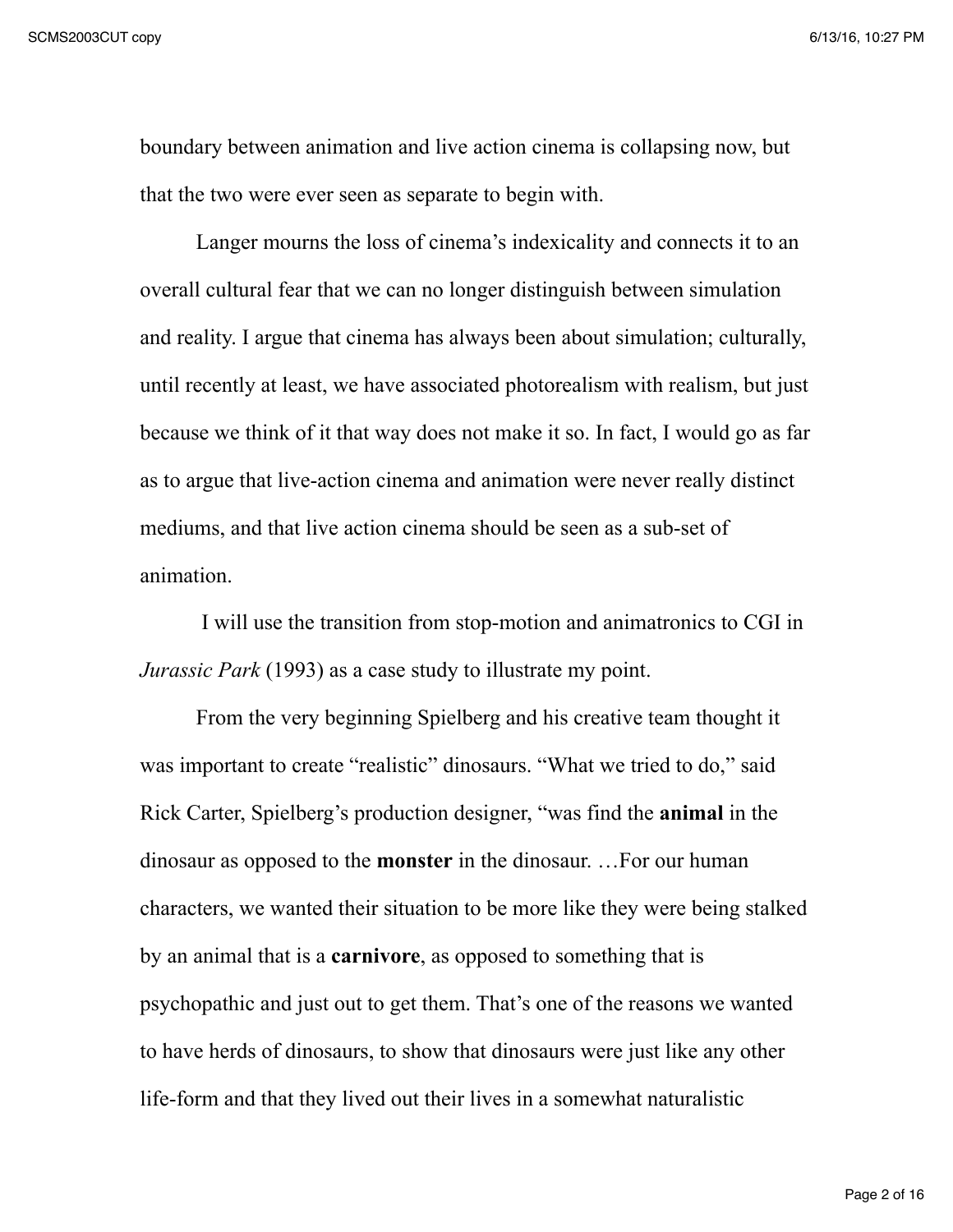manner."(Shay p 14) (I will come back to this issue of naturalistic performance later in the paper).

Traditionally, realistic animals in a film of this type would be accomplished using **stop-motion animation**, but Spielberg wanted to go with **full-scale animatronics**. Because Stan Winston had had such success with the monster in *Alien*, Spielberg gave the Stan Winston studio a 65 million dollar contract to produce a variety of animatronics so that it would be easier for the human characters to have realistic interactions with them, as he had done in different ways with *E.T.* and *Jaws*. (Shay 16-17) Winston and his team were also very concerned about making the dinosaurs come across as animals rather than monsters, and his artists based their drawings on the latest research that showed that dinosaurs were probably descended from birds and behaved in a birdlike manner. (Shaw 20-21)

Spielberg recognized that not everything he needed could be accomplished with animatronics, and so he hired Phil Tippet, one of developers of go-motion, to do about 50 go-motion shots for *Jurassic Park*. Originally experimented with in *The Empire Strikes Back* and perfected by Tippet for *Dragonslayer* (YEAR), go-motion uses puppets with rods that extend from their extremities and are attached to computer-controlled stepper-motors. The result is a kind of motion-control for puppets – the choreography of movements can be stored in the computer and repeated with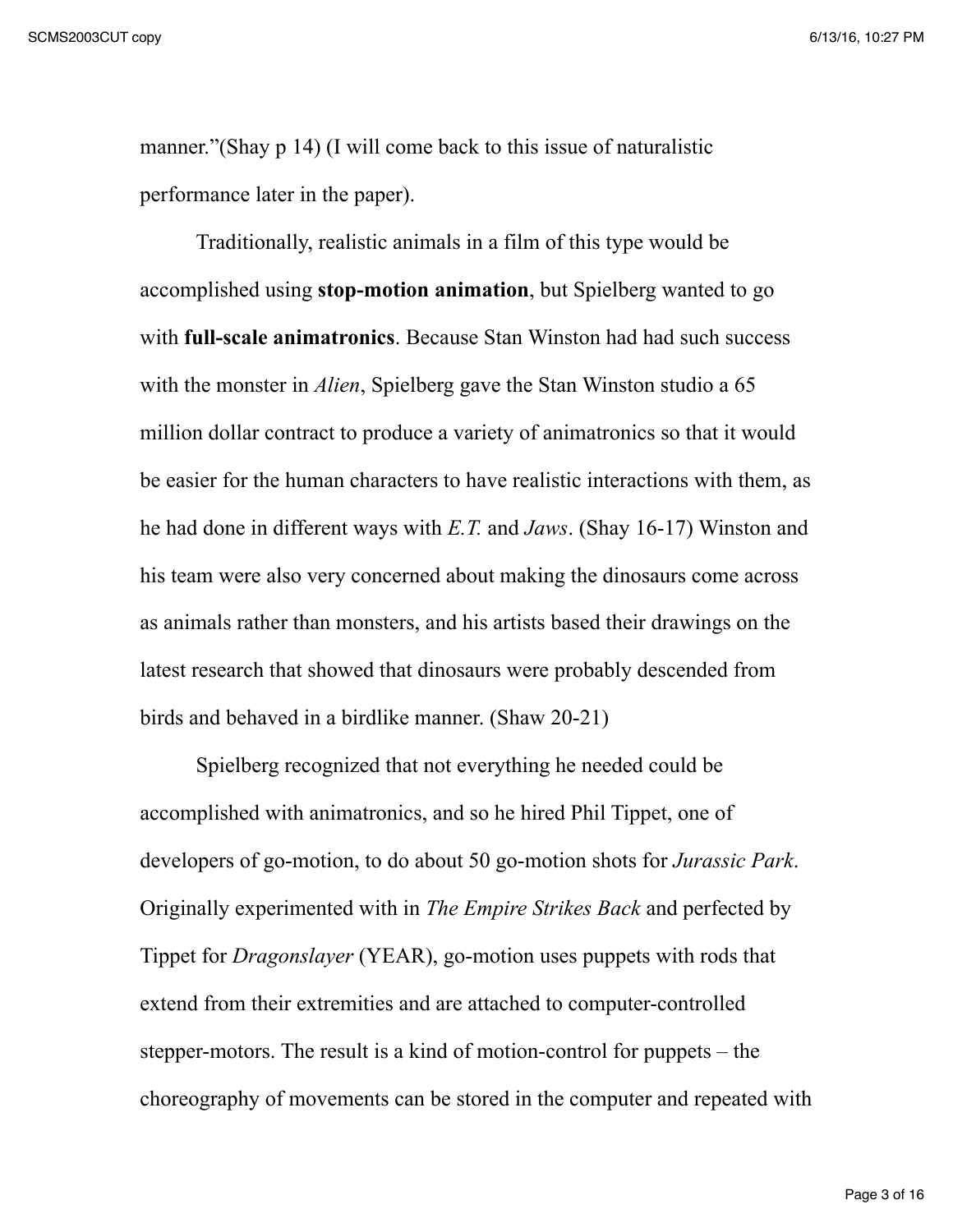variations. Although traditional stop-motion animators did not like the hightech variation, it did have the advantage of eliminating strobing, a jerky look caused by the lack of blur in traditional stop-motion.

Tippet and his team spent four months creating two brief animatic sequences, (animatics are moving storyboards used as a guide for subsequent animation), almost fifty shots, using the go-motion technology. (shay 38-39) The two sequences were of the T-rex menacing the two jeeps that are stranded outside its electric fence and the two raptors hunting the children in the kitchen. These and other bits of footage were compiled into a "Dinosaur Bible" and later used as the basis of pantomime by the on-set dinosaur operators. (Shay 39). The animatics were produced by Stefan Dechant, using an Amiga personal computer and Video Toaster Effects to construct a 3-D representation of the T-rex which was then animated. (47)

While all of this development was going on, Dennis Muren and his team over at ILM had used a combination of computer generated imagery and advanced morphing techniques, which, along with some puppet creations by Stan Winston's shop, had gone into creating the shape-shifting robot of *Terminator 2*.

Spielberg had asked Muren if he could create a stampede sequence for *Jurassic Park* using computer graphics, as it would be difficult to achieve using stop motion. Two of ILMs veteran animators, Mark Dippe and Steve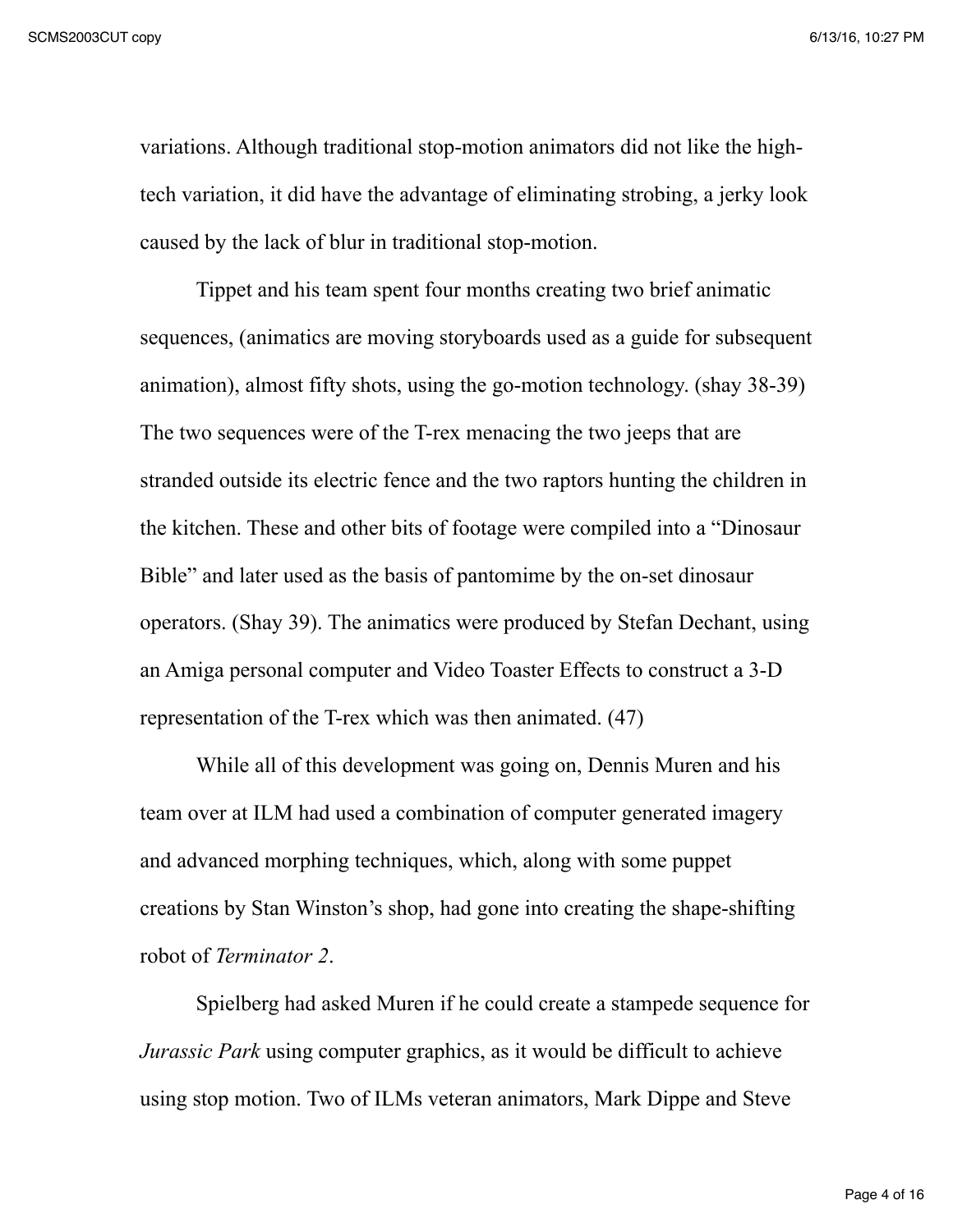Williams, thought they could do more than the stampede, and secretly built a T-rex skeleton in the computer, using scientific images sent to them from the dinosaur repositories in Calgary. Once they had a **skeleton** they **animated** it in a brief sequence. They showed this to the *Jurassic Park* producers, and were given the go-ahead to try something more ambitious.

For their second attempt they took a model of the gallimimus dinosaur designed by Stan Winston, and computer graphics artist Eric Armstrong fashioned a gallimimus skeleton in the computer and developed an animated running cycle for it. "After we built the skeletons," said Dennis Muren, "we animated about ten of them running along in a herd. For the background, we picked some photos out of a book on Africa and scanned them into the computer. …we did two angles, … one looking down over a prairie on these animals running along and the other was a view right down at ground level as they run past."(Shay 49-50).

 Although the animals were in skeletal form, everyone at Amblin was very impressed, and Steven Spielberg commissioned half a dozen shots for the film: the stampede sequence he had asked for originally, and a few grand vistas of dinosaurs dotting the countryside.

Still, the animators at ILM thought they could do more. Specifically, they wanted to take a shot at the T-Rex. For their next test they had to use film. They used a Cyberware scanner, which **focuses a revolving laser**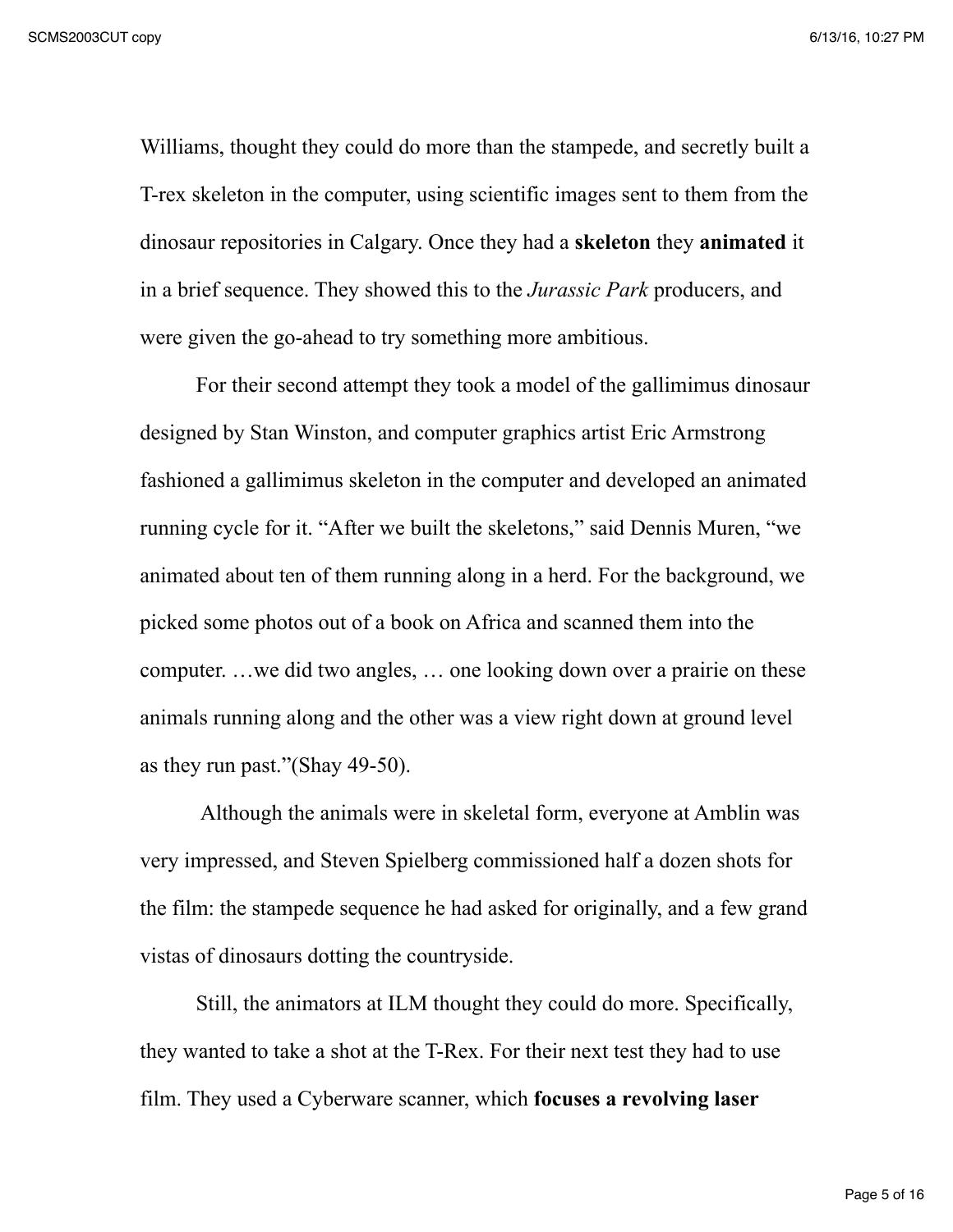**beam** on objects or persons and **records the topographical data** into the computer, on Stan Winston's **fifth-scale** prototype, and animated it against a still image of rolling hills. "The shot started out with the T-rex maybe a hundred feet away, about two-thirds of the size of the frame. Then it just walked toward camera, step by step, and we sort of titled up at the head as it passed by." Said Muren (shay 50-51).

This sequence would turn out to be the sequence that "changed the world". Just as the earliest stop-motion animation by Willis O'Brian had been of dinosaurs, so now it was another animated dinosaur that would

change animation in Hollywood forever. As Spielberg described it:

"My intention had always been to use full-size dinosaurs as much as I could, but I knew that my long shots or wide-angle shots would need to be done with stop-motion or go-motion, just like Willis O'Brien and Ray Harryhausen had done. None of us expected that ILM would make the next quantum leap in computer graphics – at least not in time for this picture. We had seen the gallimimus tests… but they were just skeletons and they were on video. The T-rex was complete and on film and walking in daylight, making full contact with the ground. It was a living, breathing dinosaur, more real than anything Harryhausen or Phil Tippet had ever done in their careers. At the showing, Phil groaned and pretty much declared himself extinct."(shay 51-2).

It was clear that the go-motion from Phil Tippet would not be needed, and neither would any more animatronics have to be built by Stan Winston's shop. Instead, those contracts were re-assigned to ILM. However, Spielberg discovered that he needed Tippet's expertise at generating convincing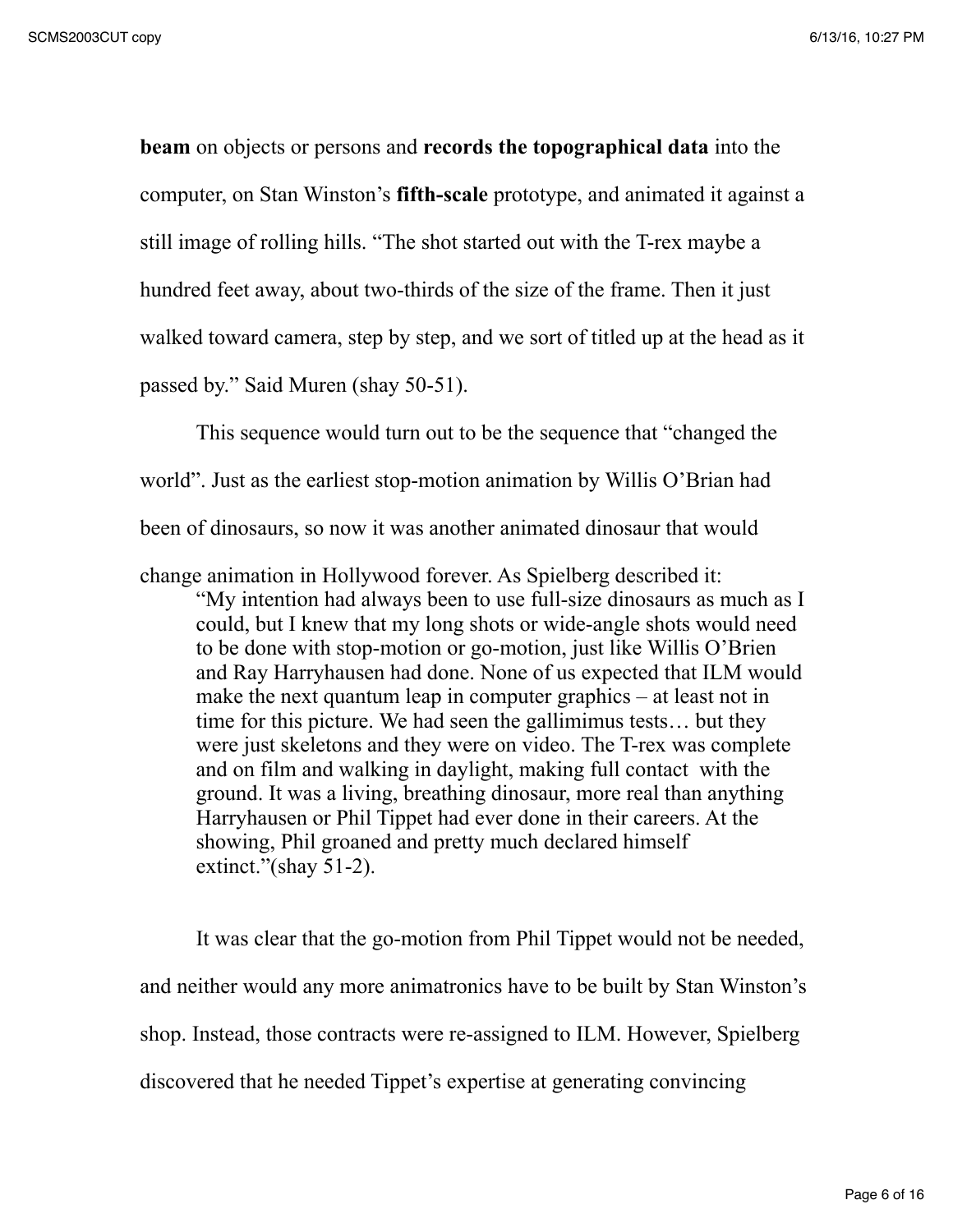animated animal performances to guide the computer animators. Tippet had to get some crash computer training, which alternated with him **training the computer animators in pantomime** to help them **block out the shots using their own bodies**. (Shay 53). Furthermore, Tippet's animatics remained the definitive guide for the dinosaur movements.

Tippet had developed a system called **Dinosaur Input Devices**, or DID, (later was re-named Direct Input Devices), in which **stop motion movements on a dinosaur armature** were recorded by a computer using encoders. This information would then be used by an animator to generate the CGI footage. In other words, the CGI was motivated, when the DID system was used, by stop-motion. (Pettigrew p. 385).

In other words, the **realistic dinosaur behavior** that Steven Spielberg, was so concerned with was achieved by numerous processes that all accomplished one goal: **the breaking down of a performance into various elements** that can be then **re-mixed and matched** at the will of the films' animators, and ultimately, the director. As we've seen so far, telemetry, motion capture, and direct input devices were all used to capture **performances that originated in another format**, whether in a **physical performance** by an actor, a puppeteer, or a **stop motion animation**, and translate it to CGI. Various forms of **scanning**, from that of a still **photograph** of a valley setting or a dinosaur bone, to the **all-around**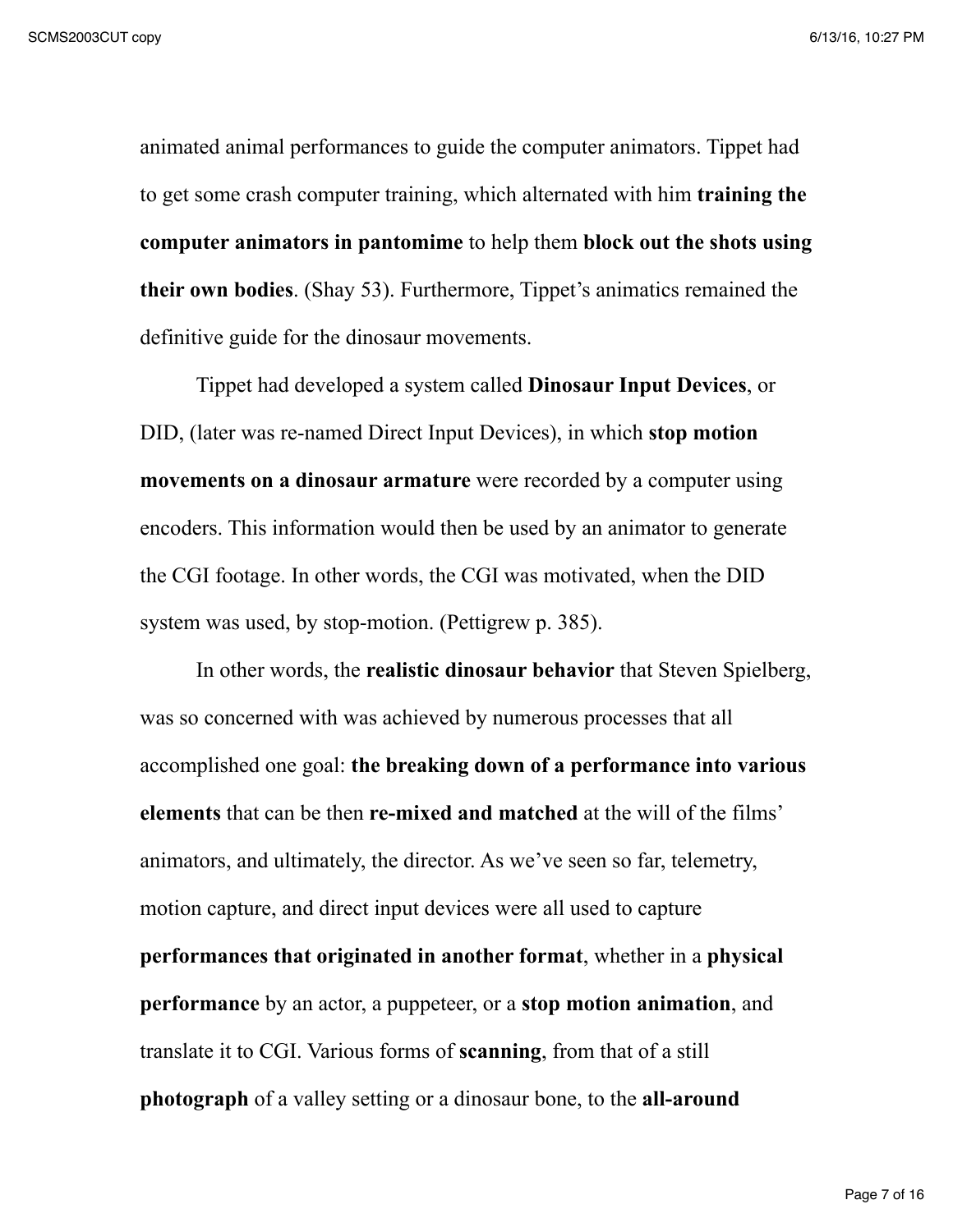**Cyberware scanner**, feed images into the computer that can be manipulated by the computer graphics artists and then animated.

 (Mary Desjardins and Mark Wolf gave two excellent papers yesterday that looked at how this process works in taking various elements of a performance and reconstituting them works with synthespians such as Aki Ross from *Final Fantasy*. Synthespians are a great concern, at least to actors, now, because, as Desjardins and Wolf pointed out, they alter our notion of a performance and who can claim authorship for a performance – who can say "I created that character?" when we are talking about Gollum from Lord of the Rings: II Towers?

The discussion would alter considerably if everyone concerned realized that in fact this situation is not new.

I believe that we have misunderstood the primary drive behind changes in cinema production. The **primary drive** is not a drive towards **increased realism**, even if someone like Spielberg consciously thought of his goal as a more realistic dinosaur performance. Of course, this was part of it, but each decision that led him away from **actors in dinosaur suits**, **puppeteers**, **animatronics and stop-motion**, also reflected a stronger drive that has been inherent in the cinema since its inception: **the drive to mechanization.**

I first discussed the drive to mechanization in my book on the first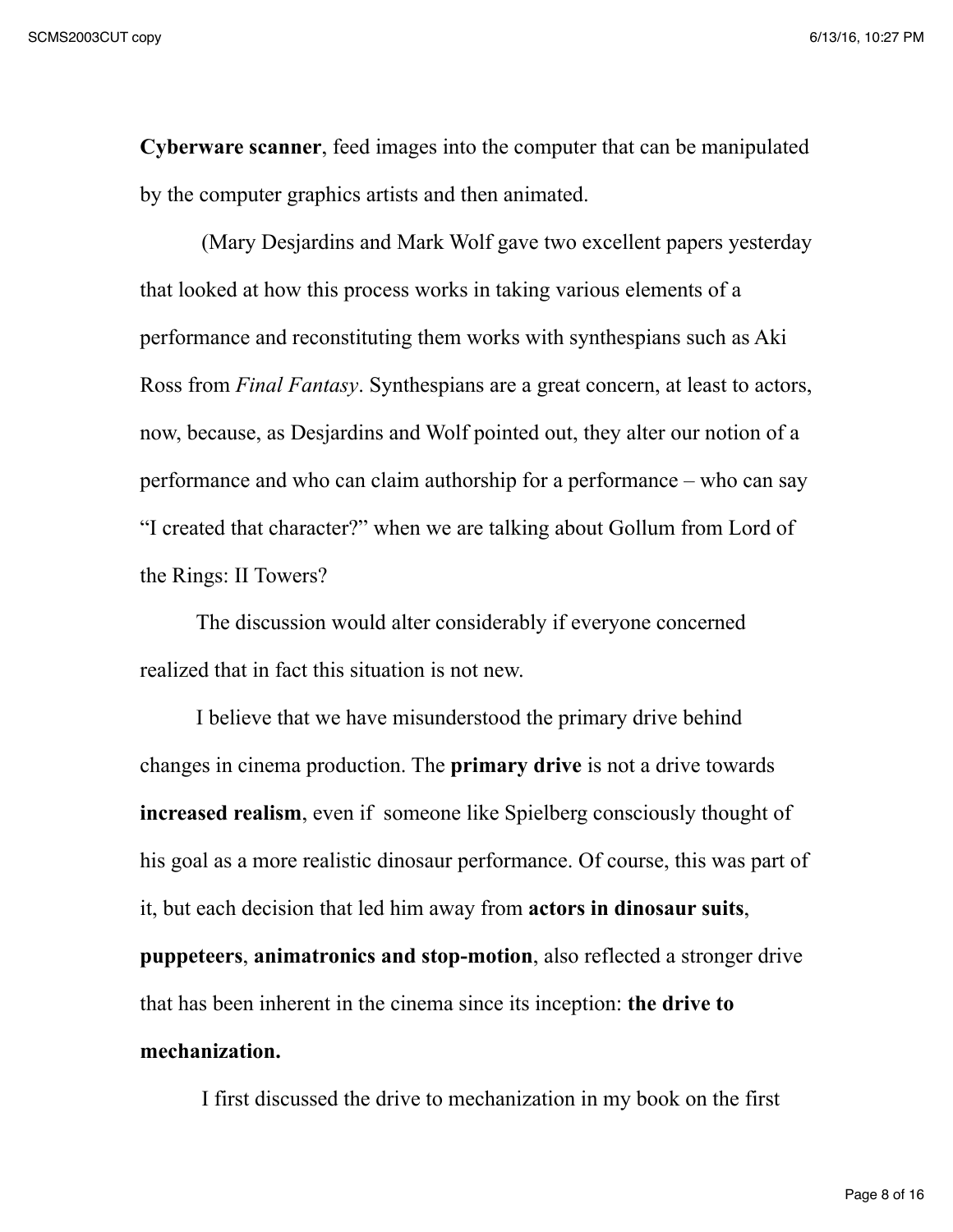woman filmmaker, *Alice Guy Blaché, Lost Cinematic Visionary*. There I argued that processes such as the **impulse toward color and synchronized sound in the cinema**, which have usually been interpreted as responses to audience demand for increased realism, were really the result of an **industrial drive to mechanization** – to put it simplistically, to need of the film manufacturers to standardize production and exhibition in order to more reliably define markets.

When I looked more closely at this drive to mechanization, it struck me that in many cases, whether I was looking at examples from **live action** or from **animation** produced **around 1900**, the **drive to digitization** was already apparent. In other words, **the mechanization of cinema in the 20th century and the digitization of cinema in the 21st are related drives, acting on live-action cinema and animation in related ways**.

 So I don't think it's surprising that current "improvements in **animation** technology make it impossible to tell **animation from liveaction**, [and] improvements in **special effects** have made it impossible to tell **live-action from animation**," as (Mark Langer put it). **What surprises me is that we ever saw the two as separate at all**.

I will illustrate my point by taking three cases from early cinema: cases of **early motion capture**, **early rotoscoping**, and **early digitization** as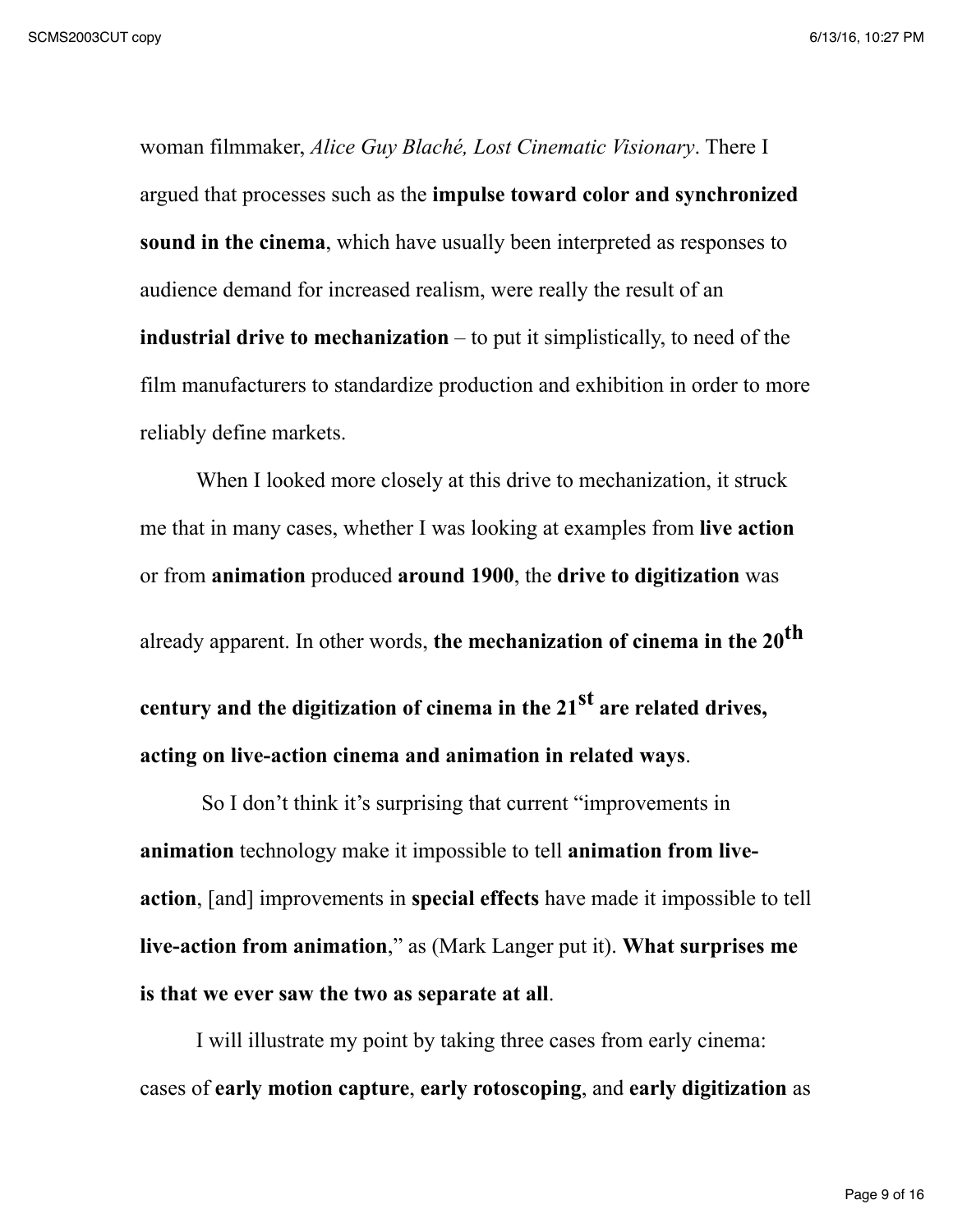represented by trick films, in the work of film and animation pioneers Etiènne Jules Marey, Emil Reynaud, and Georges Méliès.

Marey, and his associate, Georges Demenÿ, were French peers of Eadweard Muybridge and like him, **pioneers in motion studies.** In the pursuit of a better understanding of how the human body moves, Marey used an **early version of motion capture**: Demenÿ or other test subjects would wear black body socks marked with white dots so that only dots were recorded by the camera as the subject moved. When filmed, all that was visible were the white lines and the white dots that marked the joints, creating a skeleton dance version of the movement.

 Emile Reynaud, better known as an early animator, also used a method that could be seen, **retroactively, as a form of digitization**. In **1896** he adapted Marey's proto-motion picture device, the *chronophotographe,* to make a motion picture camera-projector and made a handful of films. The first of these was a classic vaudeville act by two clowns, Footit and Chocolate (who was in blackface), loosely based on an episode of William Tell: Chocolat has an apple on his head (and takes bites out of it) and Footit shoots it off with a water rifle, soaking Chocolat in the process. Once Reynaud had the film (shot at 16 frames a second) he took a few frames from one part and a few frames from another. These short selected sequences were then **reproduced on the transparent celluloid**, improved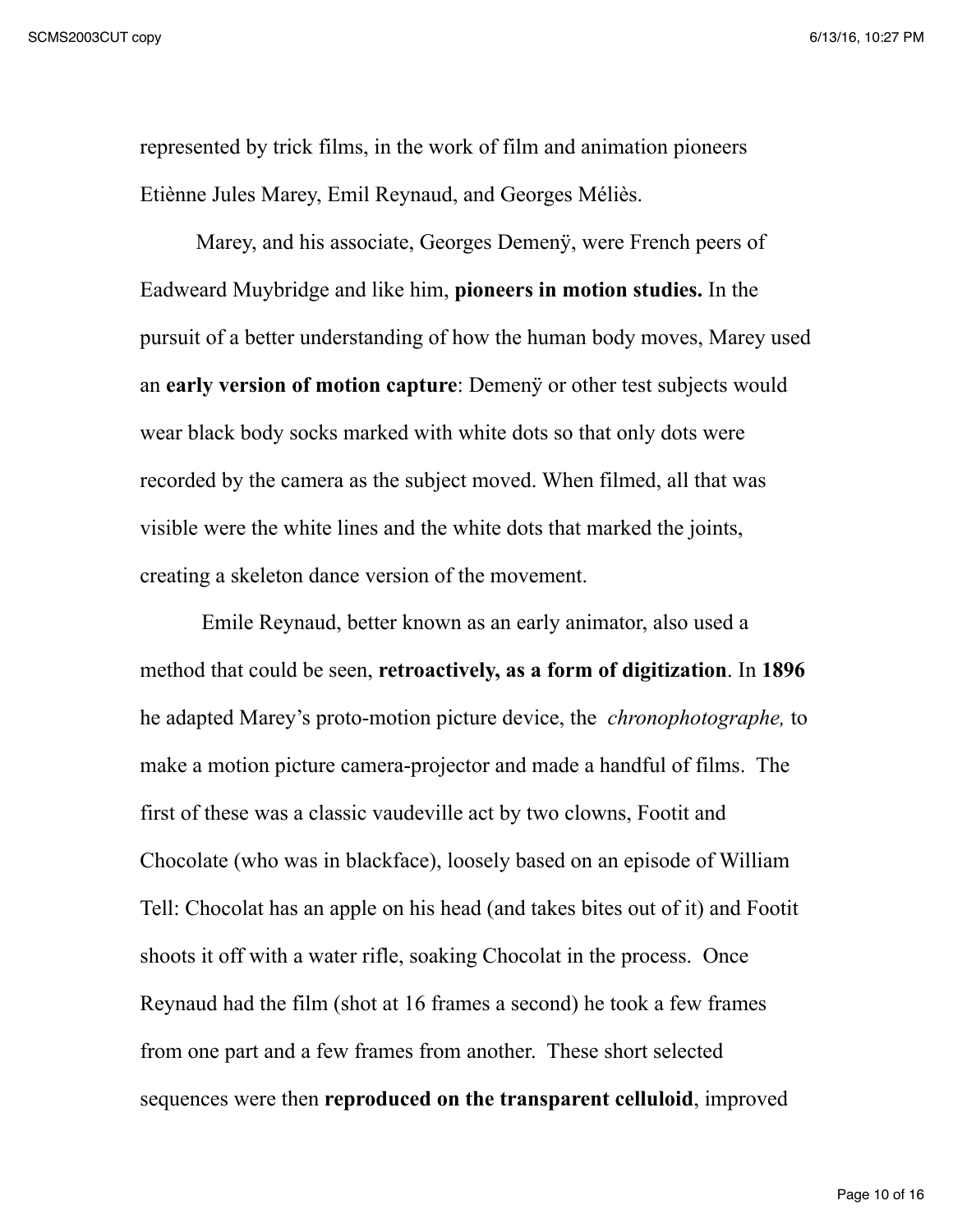by **drawing and coloring applied by hand** and then strung into a sequential loop by joining them within in a perforated flexible metal band. Reynaud repeated this process with two other early **digitizations-in-a-mechanicalformat**, one entitled *Le Premier Cigare (Mimodrame Comique)* in which a university student tried his first cigar and found it comically sickening, and another vaudeville act featuring a pair of clowns, called *Les clowns Prince* made in 1898, which was never shown to the public. Unfortunately, none of these early efforts survive.

A similar method was used in 1899-1900, by the Brothers Bing of Nuremberg, along with other German toy firms, Planck, Bub and Carette, and the French Lapierre Company, all of whom made **cartoons for use in toy viewers based on live-action films**. These toy cartoon animators invented a form of **rotoscoping, tracing from early live action films** such as the Lumière film *L'arroseur arrosèe,* a Méliès trick film, *The Serpentine Dance (Loie Fuller)*, 1901, *Skiers (*two films from 1900), *Jumping Clowns, Clown and Dog,* and *Rider* all by Ernst Planck, all from 1910. Fleischer didn't invent the process; he perfected it and of course, patented it. **Rotoscoping could also be defined as the 2-D version of motion capture, as it takes a filmed live-action performance and translates it to 2-D cel**

**animation**. In the 20<sup>th</sup> century rotoscoping was a tedious mechanical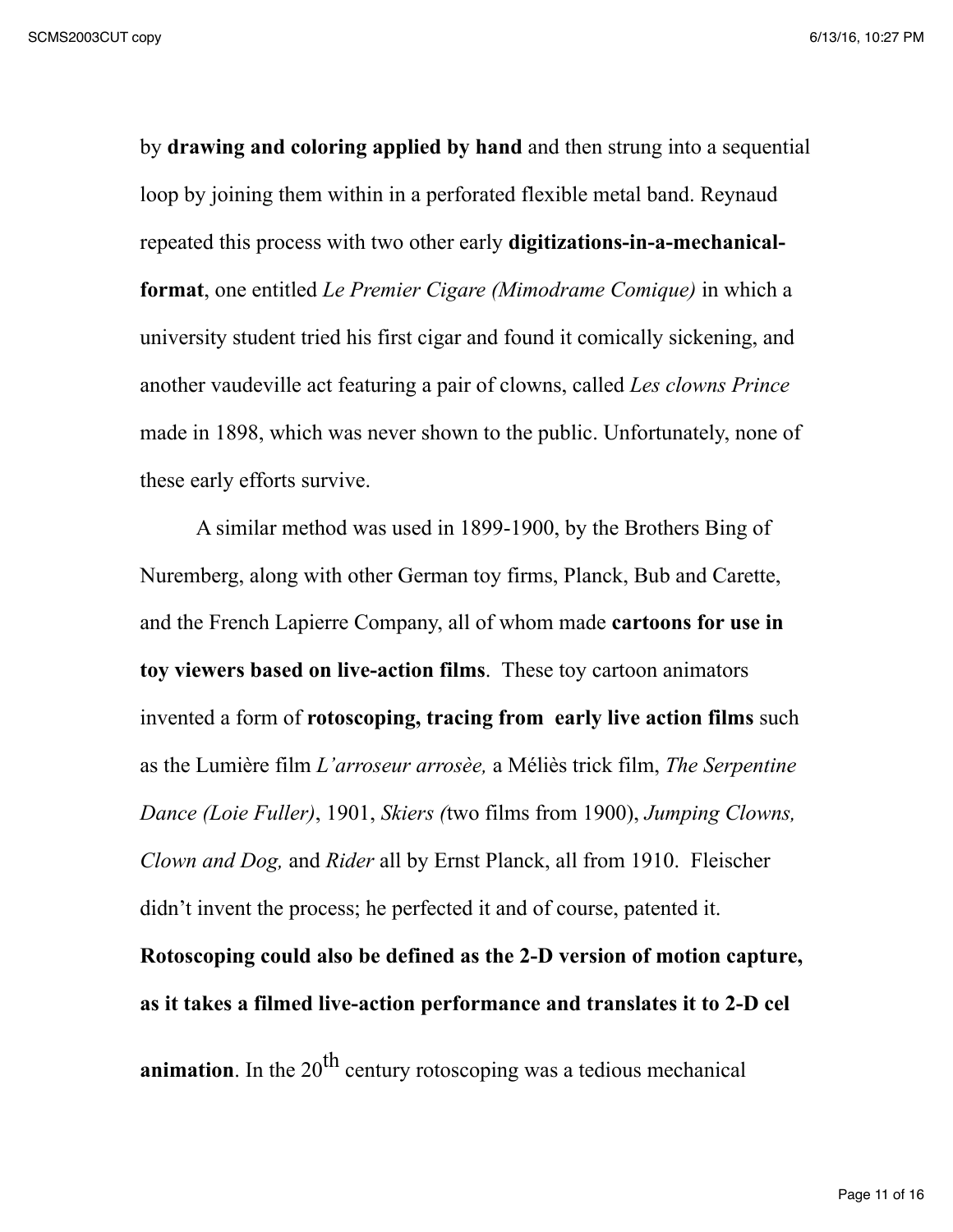process, but as we've seen with *Waking Life*, the process has now been digitized as well.

A closer examination of trick film techniques shows that they also can be considered a mechanical version of modern computer simulation techniques.

 Trick films made before 1908 by artists such as Méliès included processes such as **stop-substitution** (stopping the camera and replacing a beautiful princess with an old hag, or a horse with a toy), filming in **slow motion** so that when projected at normal speed the film would appear **speeded up**, combining such **fast-motion though superimposition with a regular speed sequence** so that some characters moved at comically fast speeds and others at normal speed, **cutting alternate frames out of a sequence** to speed it up, shooting with the **camera hanging upside down** so that the film when projected normally would **play the action backwards**, **fade in and fade out of a figure in superimposition** to simulate the apparition and disappearance of a ghostly figure, and the use of **props such as removable limbs, miniature sets, and miniature props**. The list is much longer but this gives an indication of the creativity of the film manufacturers working in live action cinema before 1910.

**All of these tricks can be seen as mechanical versions of effects that we now accomplish digitally.**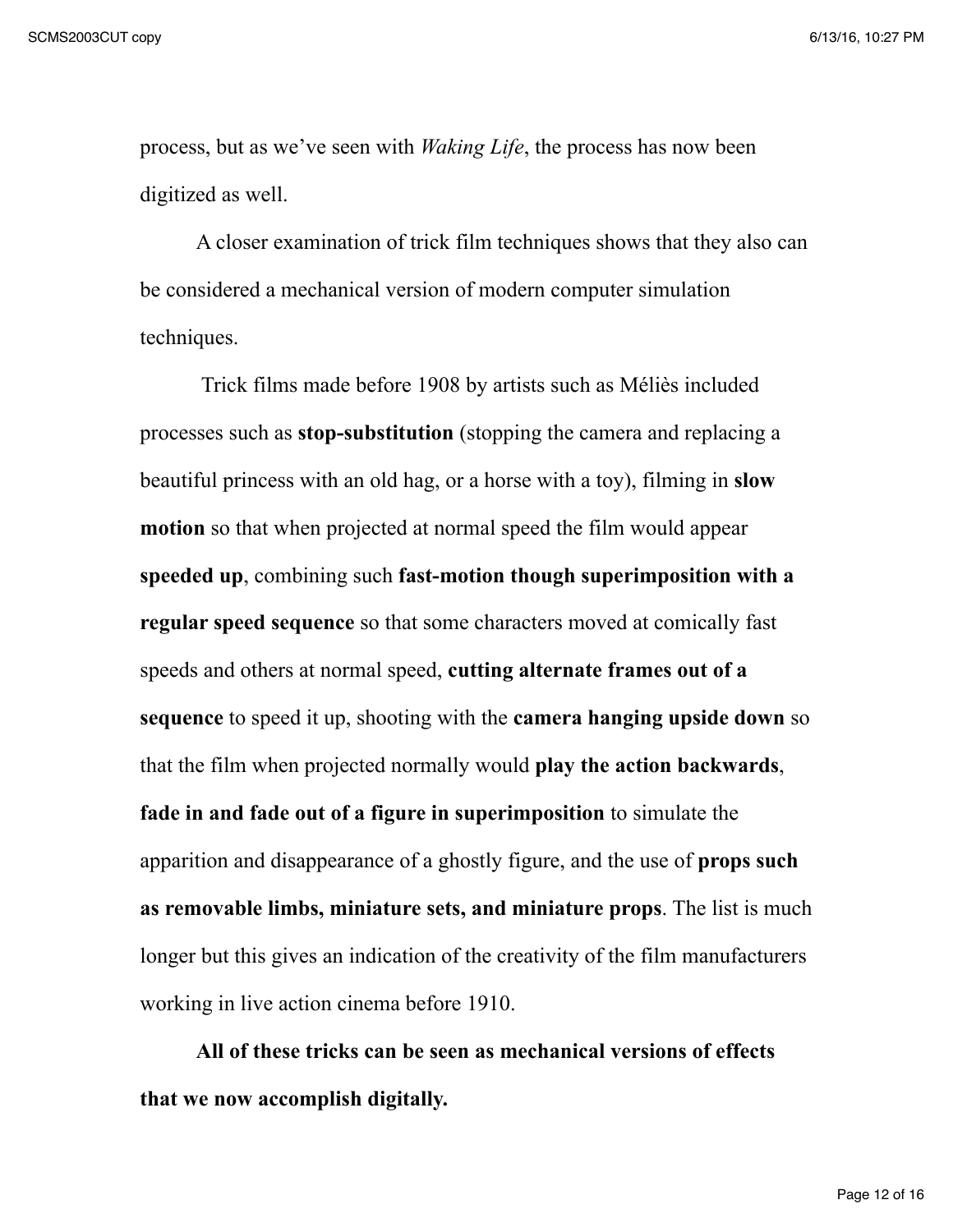Let's look at some of these techniques more closely. First of all we have **stop-substitution**. In a French film from 1905 for which no title has been found, a man is run over by a car. The **camera is stopped** before the man is actually run over, and **a real cripple with dummy legs** is put in his place. After the car runs over the dummy legs they are separated from the cripple's body, leading to the humorous conclusion of the film, where a doctor who was in the car replaces the leg and instantly the man (through another stop-substitution) is able to rise and walk.

The effect achieved through **stop-substitution** is thus similar to that achieved through digitization in the recent film *Forrest Gump*, where Gary Sinise is shown to be **legless from the knee down**. In both cases the goal is the same: to **simulate an amputee when in fact the principle actor is whole-bodied.** The difference is the means to achieve it: in **1904 the means was mechanical**; in **1994?) the means were digital.**

Matthew Solomon, in his essy "Twenty-Five Heads Under One Hat": Quick-Change in the 1890s", has made a connection between the turn-ofthe-century illusions of the quick-change artistry type, such as "…the rapid alteration of character through **costume changes**; chapeaugraphy, the manipulation fo a **piece of felt to form different hats**; and shadowgraphy, the use of the **hands to create human and animal figures in a beam of light**," (Solomon, p.3) and digital morphing.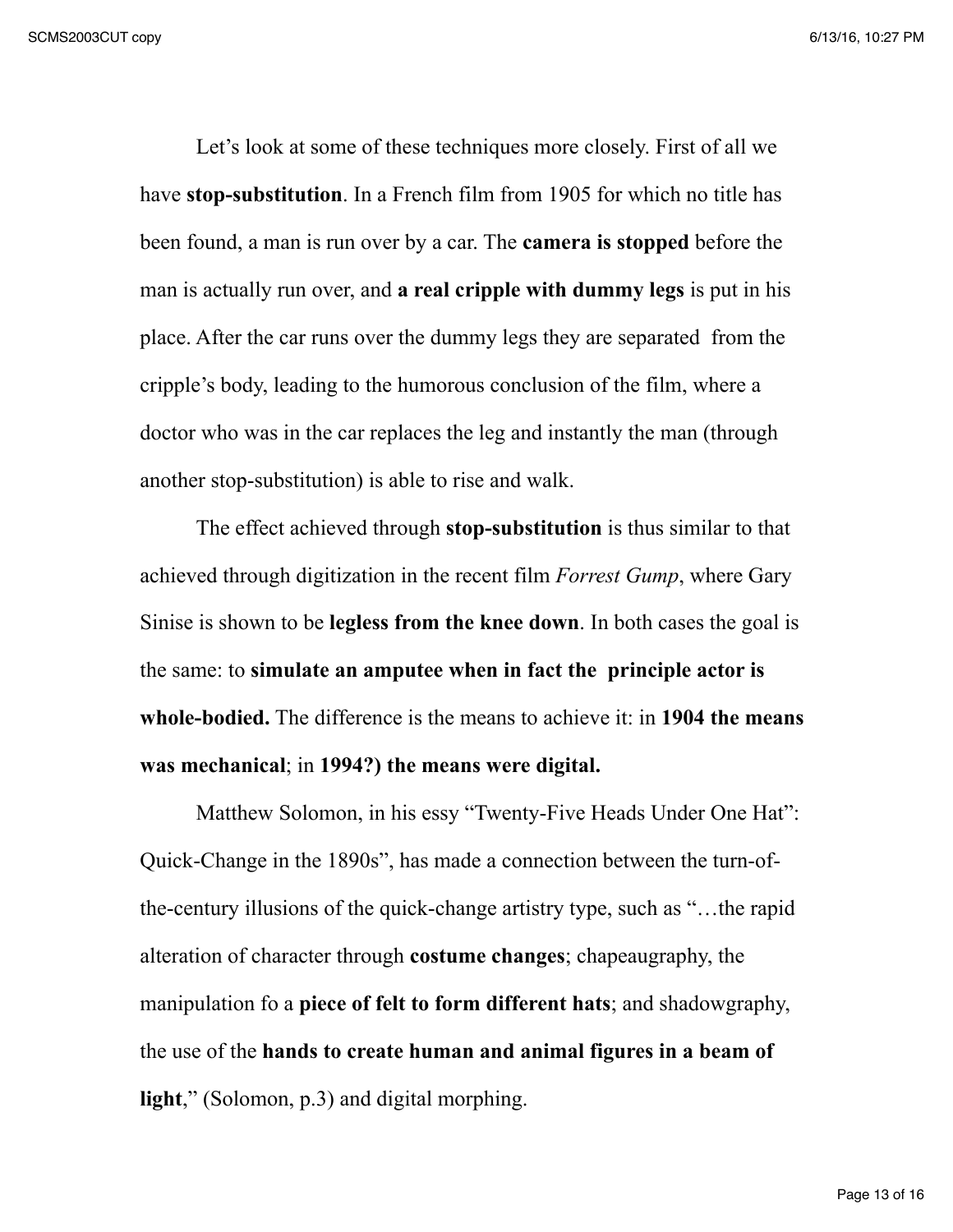Placing metamorphic performance within a longer history of transformation that includes not only the emergence of cinema but also the contemporary proliferation of digital media…. **Foregrounds a significant set of continuities**. Viewed from the late twentieth century, one hundred years later, when the cinematic is being increasingly replaced by the **digital,quick-change**, **chapeaugraphy, and shadowgraphy** take on added significance, appearing not so much archaic as visionary. (Solomon, p. 4)

An example of such a performance,is the Melies film "Untameable Whiskers" in which Melies combined **his own metamorphic abilities** with the transformative qualities of **superimposition and dissolve** in the cinema.

This film is **prescient**, in that it is not simply a record of a quickchange performance – the transformations are too detailed for that – nor is it simply a series of a repeated cinematic trick, but rather both combined, much in the way that **morphing** combines **performance and digital trickery** today. As Solomon concludes, cinema abandoned these early attempts at morphing, though the tradition could still be found in certain animated films, but it reappears now with the possibilities of digital media. (Solomon, p. 17)

When the popularity of trick films waned, around 1907, cinema and animation went in apparently separate ways, and many of the techniques of trickality and 3-D animation were thought of as forms of special effects usually relegated to genre films such as fantasy and science fiction.

Today, **live-action cinema and animation**, seen as quite separate for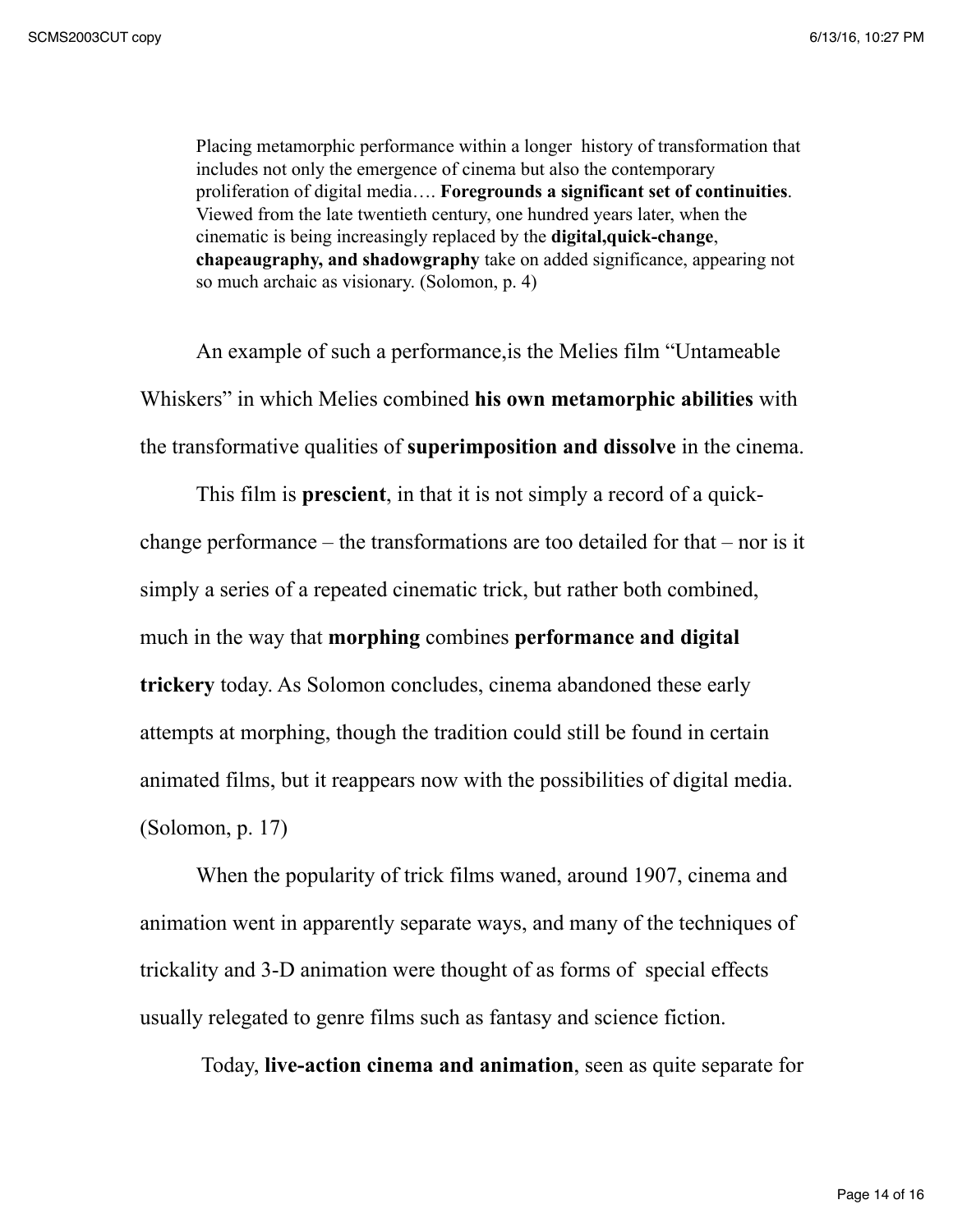most of a century, are coming back together as the drive towards mechanization reaches the fullness of its accomplishment and is itself morphed into the drive to digitization. The drive to digitization, however, should not be seen as simulation and special effects taking over live-action cinema. Instead, I have argued here that what we were after since the early 1880s was animation to begin with, and live action cinema is simply one form of it. If we look at cinema and animation in this light we will be in a better position to understand the changes that are taking place in the industry now.

Word Count: 3380

Braun, Marta. (1992), Picturing Time: the Work of Étienne-Jules Marey (1830-1904), Chicago and London, University of Chicago Press.

Crafton, Donald. (1993), Before Mickey: The Animated Film 1898-1928, Chicago and London, University of Chicago Press (1st ed. 1982). \_\_\_\_\_\_\_\_\_\_\_\_\_, (1990) Émile Cohl, Caricature and Film, Princeton, Princeton University Press.

Jones, Karen R., *MARS ATTACKS! The Art of the Movie* by Karen R. Jones, New York: Ballantine Books (A Del Rey Book), 1996.

Lutz, E.G. (1998), Animated Cartoons: How They Are Made, Their Origin, and Development, Bedford, Mass, Applewood Books (1st ed. 1920).

Mannoni, Laurent. (2000), The Great Arts of Light and Shadow: Archeology of the Cinema, trans. and ed. Crangle, R., Exeter, University of Exeter Press, 2000.

McMahan, Alison. (2000), 'The Quest for Motion: Moving Pictures and Flight', in Popple, S. and Toulmin, V. eds., Visual Delights: Essays on the Popular and Projected Image in the Nineteenth Century, Trowbridge, Flicks Books, pp. 93-104.

McMahan, Alison. (2002), Alice Guy Blaché, Lost Cinematic Visionary, New York, Continuum.